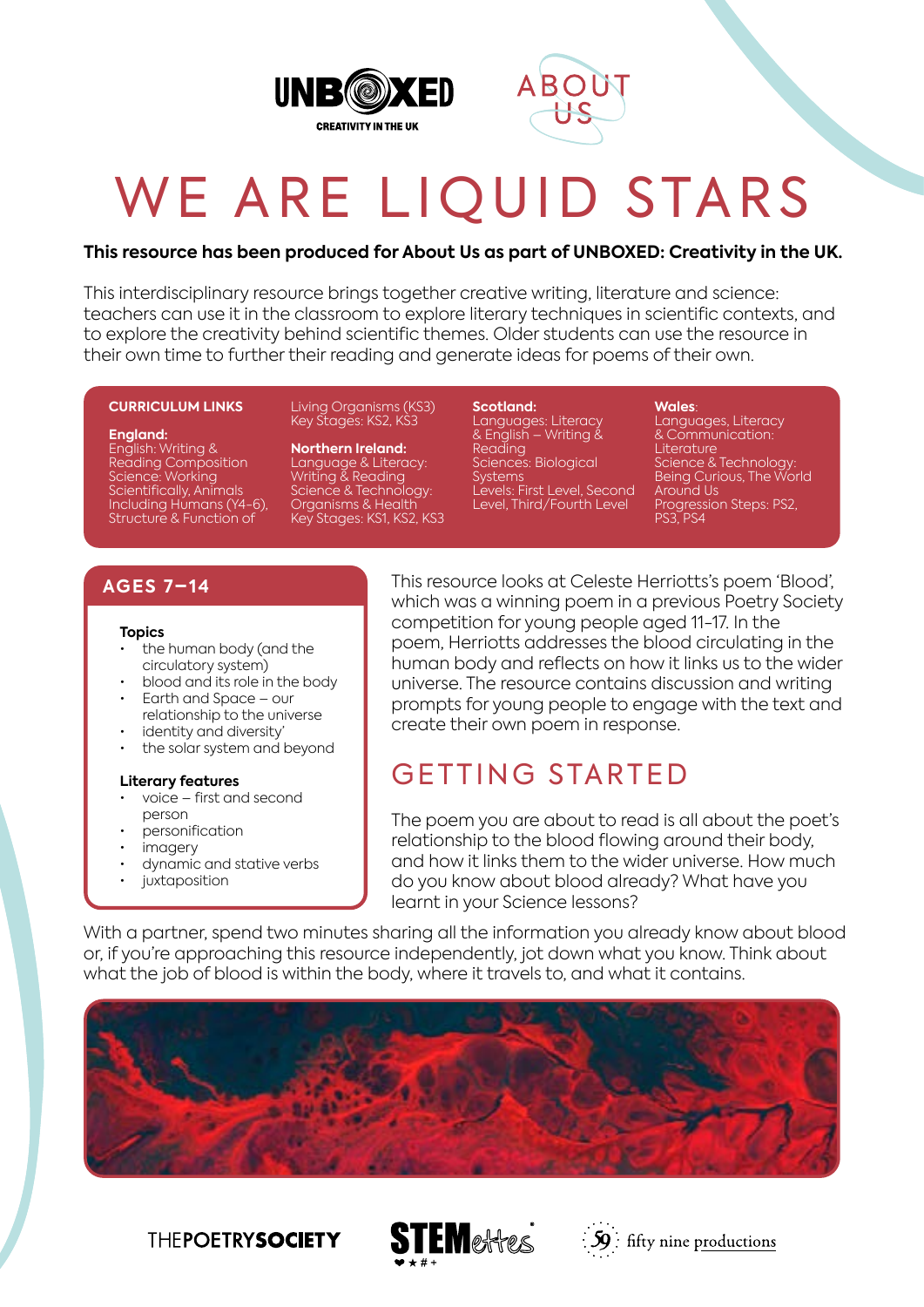# KEY INFORMATION

Blood is a fluid that flows through the body's blood vessels – your **veins, arteries**, and **capillaries**. It is essential to life, carrying important things to tissues within the body, such as: **nutrients, electrolytes, hormones, antibodies, oxygen, heat**, and more. It also carries away **waste matter** and **carbon dioxide**. Blood is a transport system within our bodies!



Humans have **red blood cells**, **white blood cells**, and **platelets**. Red blood cells transport oxygen to tissues in our body and take away carbon dioxide,

while white blood cells fight infection and help protect us. Platelets help our blood to clot. Different people have different blood types. There are four main blood groups - A, B, AB, and  $O$ .

Now, before you read on, see if you can think of a metaphor for blood. A metaphor is when we describe something as though it were another thing. For example, we might say 'life is a rollercoaster' or 'the snow is a blanket'. How could you compare blood to something else? e.g. 'blood is a delivery van, transporting supplies'.

Similarly, turn the question around: can blood itself be a metaphor for something else? For example, could a particular footballer be described as the 'lifeblood' of their team? In other words, they play an essential role. How else do we use this metaphor in our everyday speech?

#### **DID YOU KNOW?**

- The human body manufactures about 2 million red blood cells every second.
- Blood makes up nearly 7% of the weight of a human body.
- It only takes around 60 seconds for a drop of blood to travel from the heart, through your body, and back to the heart again.
- Red blood cells contain a protein called haemoglobin, which contains iron. The iron combines with oxygen to give our blood its red colour.
- Our blood contains around 0.2 milligrams of gold.
- An adult body has 100,000 kilometres or 60,000 miles of blood vessels running throughout the body. To put that in perspective, the circumference of the Earth is only 40,000 km.
- In Japan, there is a widespread belief that your blood type is linked to your personality. You can buy products marketed for different blood types, and there are even dating services that claim to match personalities up by blood type.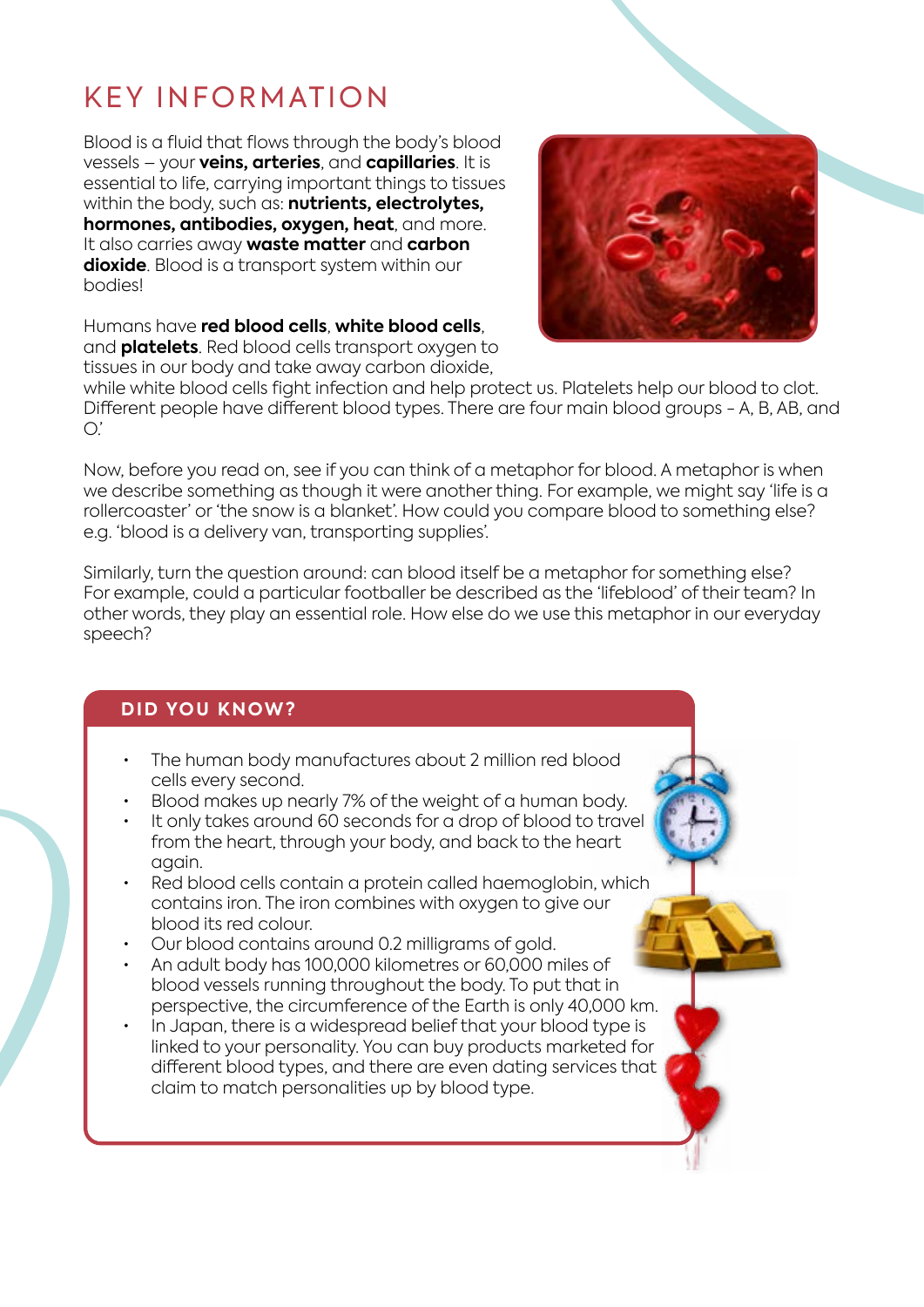#### **DO SOME MORE RESEARCH ON BLOOD AND ITS ROLE WITHIN THE BODY. THINK ABOUT:**

- the substances found within blood, for example, what is an electrolyte? What is its function? How do antibodies work? How does our body use oxygen?
- different cultural attitudes towards blood is it associated with particular genres of poems, songs, or films?
- What can you find out about non-human blood? Are there animals whose blood is a different colour? Why?
- the history of blood donation. Where did it begin? What can you learn about it?

#### **HERE ARE SOME PLACES YOU COULD START YOUR RESEARCH:**

#### **If you're aged 7-11…**

- [BBC Bitesize, 'What is in your blood?'](https://www.bbc.co.uk/bitesize/topics/zwdr6yc/articles/zqv4cwx)
- [Smart Class 4 Kids, 'Some interesting facts](https://smartclass4kids.com/science/human-body/blood-facts/)  [about blood'](https://smartclass4kids.com/science/human-body/blood-facts/)
- [DK Findout, 'Heart and Blood'](https://www.dkfindout.com/uk/human-body/heart-and-blood/)

#### **If you're aged 12-14…**

- [Kidskonnect Blood worksheets](https://kidskonnect.com/science/blood/)
- [BBC Bitesize, 'Blood'](https://www.bbc.co.uk/bitesize/guides/ztp9q6f/revision/1)

Present what you have found out to the group – you could do a presentation, make a display, or even create a quiz for your classmates!



Octopuses have blue blood because their blood contains a protein called haemocyanin, which transports oxygen. This contains copper, which makes their blood blue.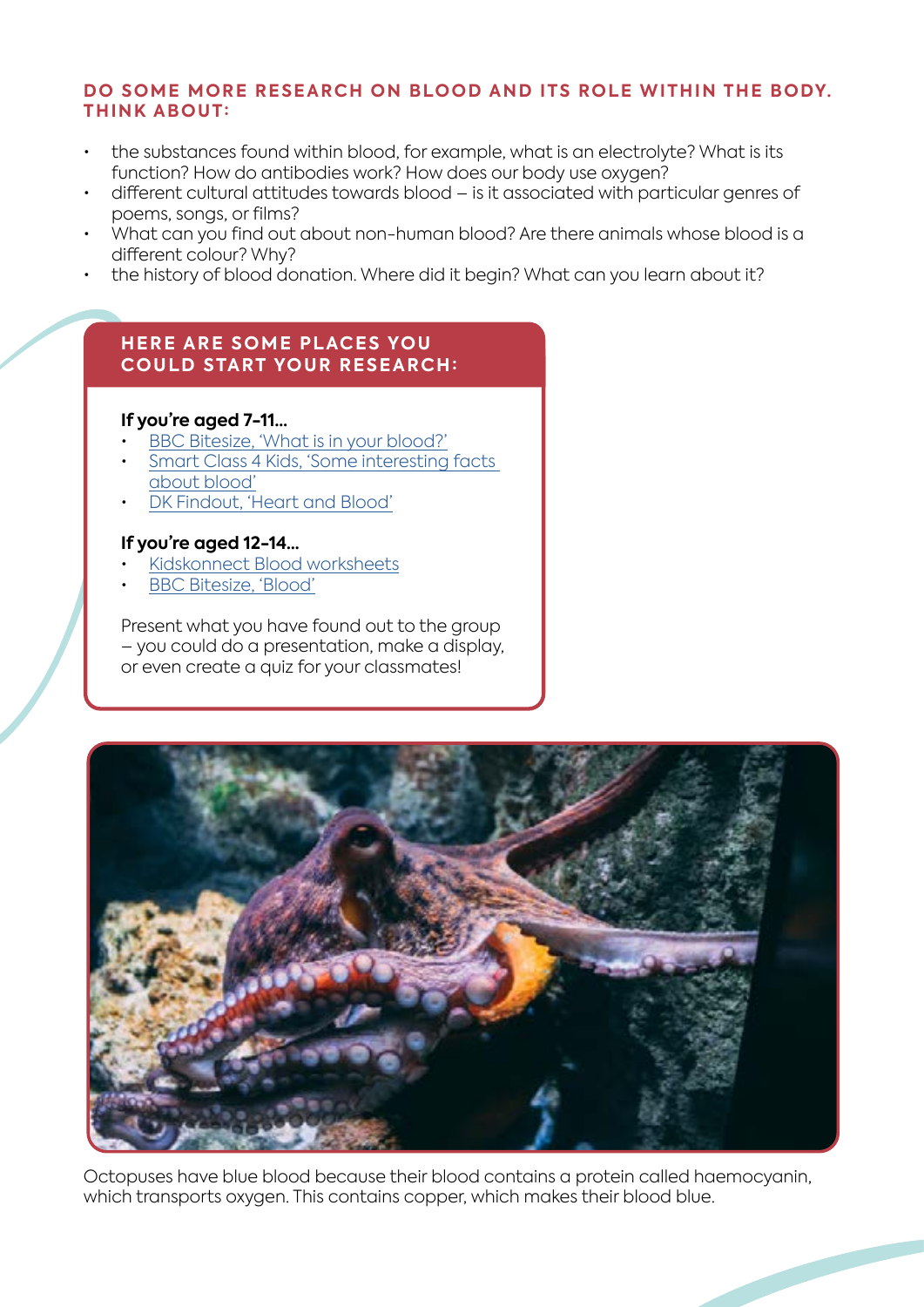# NOW LET'S THINK ABOUT THIS TOPIC IN THE FORM OF A POEM…

Here is 'Blood', by Celeste Herriotts

#### **BLOOD**

You are blue on the inside and red on the outside. I know the many roads you travel every day. Your life is a sprint, a push, a current. Flowing through a black hole, its casing pulsating and fleshy. Among your clones, you have no control over your existence or where you go, but you flow through someone's universe, necessary for life. You dance with the spinning of the Earth, flinging our view of the stars to blue. I hear you.

# DISCUSSION POINTS

Read the poem to yourself first and spend a moment digesting it. What is the message of the poem? Is there anything about it that surprises you?

Now read the poem aloud – if you can read it to another person, even better! Do you feel differently about the poem when you speak it? Does saying the words out loud change how you think about the 'you' and the 'I' in the poem?

#### **With a partner or in a group, or by making notes to yourself, consider the discussion points below.**

- If you didn't know the title of the poem, would you know what it was about? Without the title, the poem is a bit like a riddle. Could you have solved it?
- **• Voice.** 'Blood' is written in the second-person ('you', 'your') and first-person ('I', 'my') voice. Do you find it unusual that the poem addresses a part of the body? Who might a 'you' poem normally be speaking to?
- **Personification**. Personification is when we attribute human characteristics to something nonhuman. In this poem, the poet speaks to blood as though it is another person, one who understands the poem's language. Why do you think the poet chose to write the poem as though they were addressing blood directly? What is the effect of the personification of blood in this way?

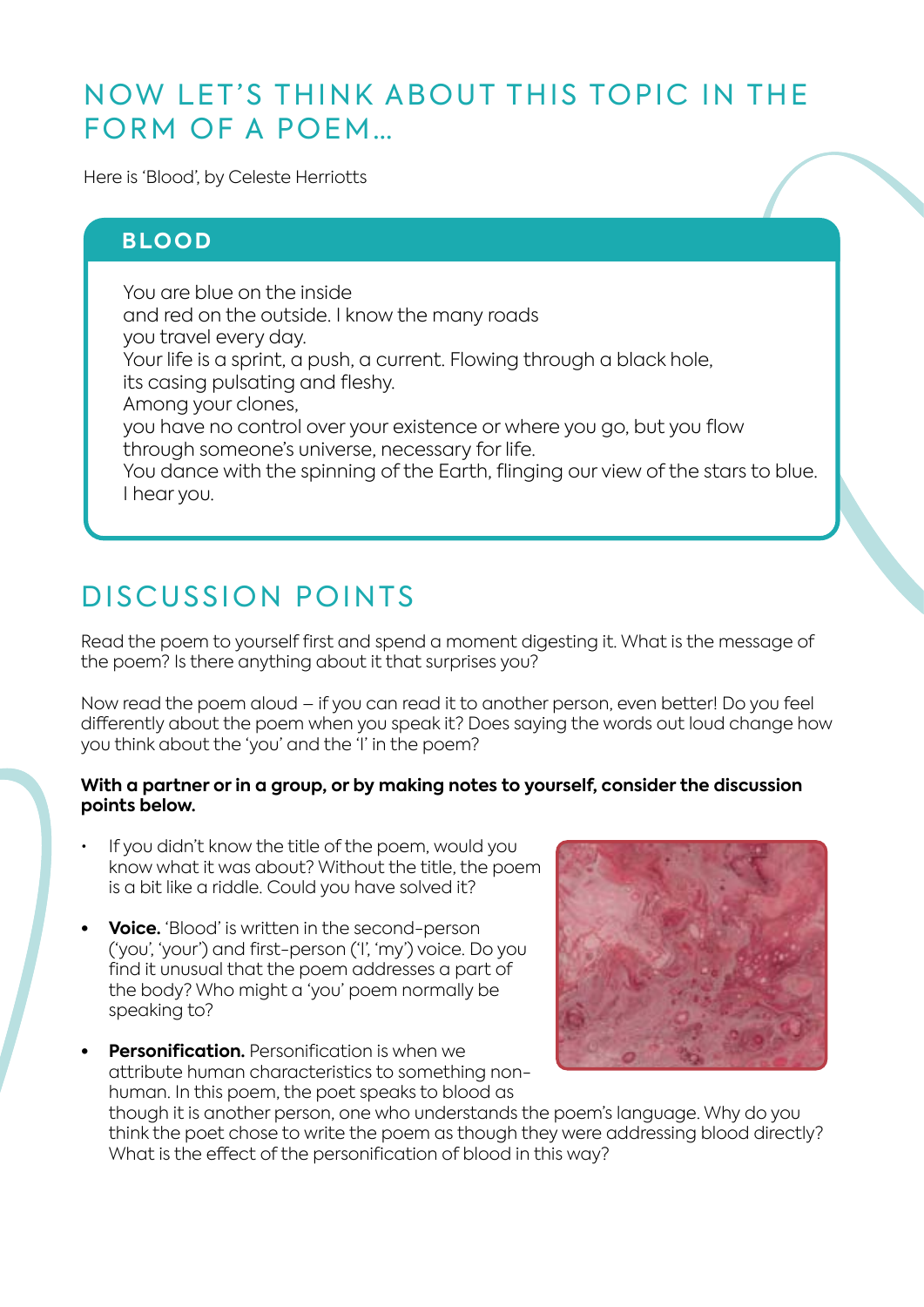- Now look at the **verbs,** the 'doing' words. Underline all the verbs you can find in the poem. You might notice that lots of the verbs are lively and full of action, such as 'flow', 'dance', 'fling'. These are called **dynamic verbs.** Can you find any verbs in the poem that seem less active, such as 'know'? These are called **stative verbs**, because they describe a state rather than an action. What is the effect of contrasting dynamic verbs with stative verbs?
- What examples of **imagery** can you find in the poem? This is when the language used is visually descriptive and creates a picture in your mind. See if you can find images related to transport, space, or liquid. Do these images change the way you think about blood?
- Why do you think Herriotts compares blood to the universe? What does this tell us about blood and its role in our body? What does it suggest about the universe?
- Why do you think the poet refers to 'clones'? What does this suggest about the way blood is created?

# WRITING YOUR OWN POEM



Look again at the poem 'Blood'. You will see that it encompasses both the very small – the blood cells circulating in our bodies – and the very large – the universe, space and the Earth.

Highlight all the references to space in the poem. Earlier, we learned that there is iron and gold in our blood. Where do you think these minerals come from?

The Natural History Museum has produced a [guide](https://www.nhm.ac.uk/discover/are-we-really-made-of-stardust.html) that tells us that many of the elements in the universe, including the ones that make up our own bodies, originally came from stars that have gone 'supernova'.

A supernova happens when a star explodes. Dr Ashley King explains a process called 'galactic chemical evolution', in which 'Every element was made in a star and if you combine those elements in different ways you can make species of gas, minerals, and bigger things like asteroids, and from asteroids you can start making planets and then you start to make water and other ingredients required for life and then, eventually, us.'

So, in a sense, we are all made of stardust. This is a great starting point for a poem. What else can you do with this idea? Perhaps you can trace the journey of a chemical from its origin in a star to its existence in another object or creature today. Or maybe you can write about the tiny amount of gold found in blood – how do you feel about the presence of a precious metal inside us? Or perhaps you can write a recipe for the universe using some of the 'ingredients required for life'.